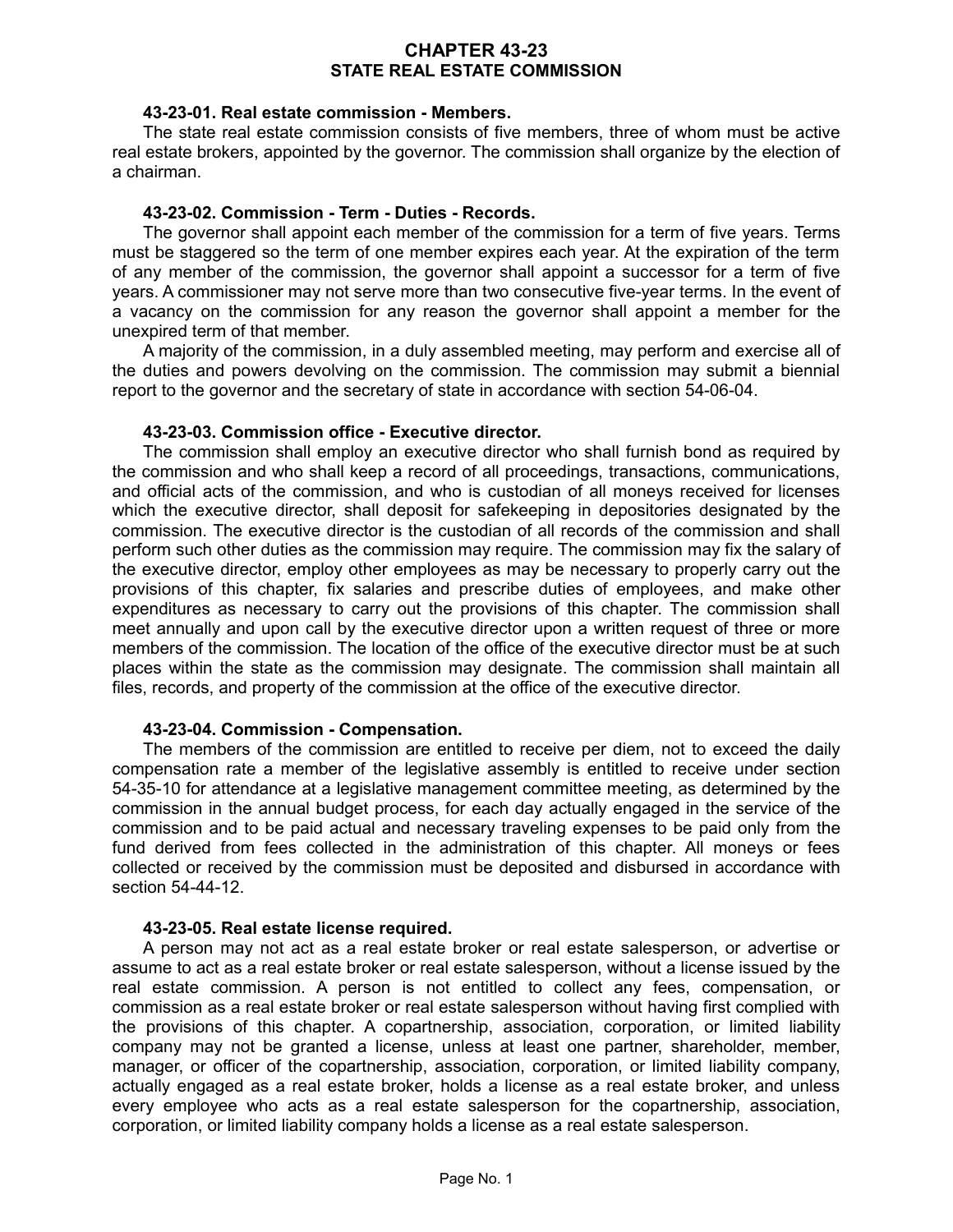## **43-23-05.1. Organization of salesperson, broker, or broker associate permitted to be licensed - Fees.**

- 1. The commission may license an organization of a salesperson, broker, or broker associate if:
	- a. The organization is owned solely by an individual who is licensed as a salesperson, broker, or broker associate, or by that individual and that individual's spouse, or by that individual and other salespersons, brokers, and broker associates within the same firm as that individual;
	- b. The organization does not engage in any real estate transactions as a third-party agent or in any other capacity requiring a license under this chapter; and
	- c. The organization does not advertise or otherwise portray to the public the organization is a real estate broker or real estate brokerage firm.
- 2. The employing or associating broker of a salesperson, broker, or broker associate who is part of an organization is not relieved of any obligation to supervise the employed or associated salesperson, broker, or broker associate or of any other requirements under this chapter.
- 3. An individual who forms an organization is not by nature of that act relieved of any personal liability for licensed activities.
- 4. The commission may adopt rules establishing a one-time license fee for an organization licensed as a salesperson, broker, or broker associate.

# **43-23-06. Definitions.**

Repealed by S.L. 1977, ch. 405, § 2.

## **43-23-06.1. Definitions.**

As used in this chapter, unless the context otherwise requires:

- 1. "Appointed agent" means a licensee appointed by a designated broker of the licensee's real estate brokerage firm to act solely for a client of that brokerage firm to the exclusion of other licensees of that brokerage firm.
- 2. "Client" means a person that has entered a written agency agreement with a real estate brokerage firm.
- 3. "Commission" means the North Dakota real estate commission.
- 4. "Customer" means a buyer, prospective buyer, seller, lessee, or lessor that is not represented by that real estate brokerage firm in a real property transaction.
- 5. "Designated broker" means a licensee designated by a real estate brokerage firm to act on behalf of the brokerage firm.
- 6. "Dual agency" means a situation in which a real estate brokerage firm or the real estate brokerage firm's licensees owe a duty to more than one party in a real estate transaction. Dual agency is established only as follows:
	- a. When one licensee represents both the buyer and the seller in a real estate transaction; or
	- b. When two or more licensees, licensed to the same broker, each represents a party to the real estate transaction.

"Dual agency" does not exist unless both the seller and the buyer in a real estate transaction have written agency agreements with the same real estate brokerage firm. For purposes of "dual agency" a subagency arrangement is not a written agency agreement.

- 7. "Licensee" means a real estate broker, an associate real estate broker, or a real estate salesperson who is associated with a real estate brokerage firm.
- 8. "Real estate", "real property", "realty", or words of like import, means any interest or estate in land, including leaseholds, whether such interest or estate is corporeal, incorporeal, freehold, or nonfreehold, and whether situated in this state or elsewhere; provided, however, that the meaning as used in this chapter does not include oil, gas, or mineral leases, nor does it include any other mineral leasehold, mineral estate, or mineral interest of any nature whatsoever.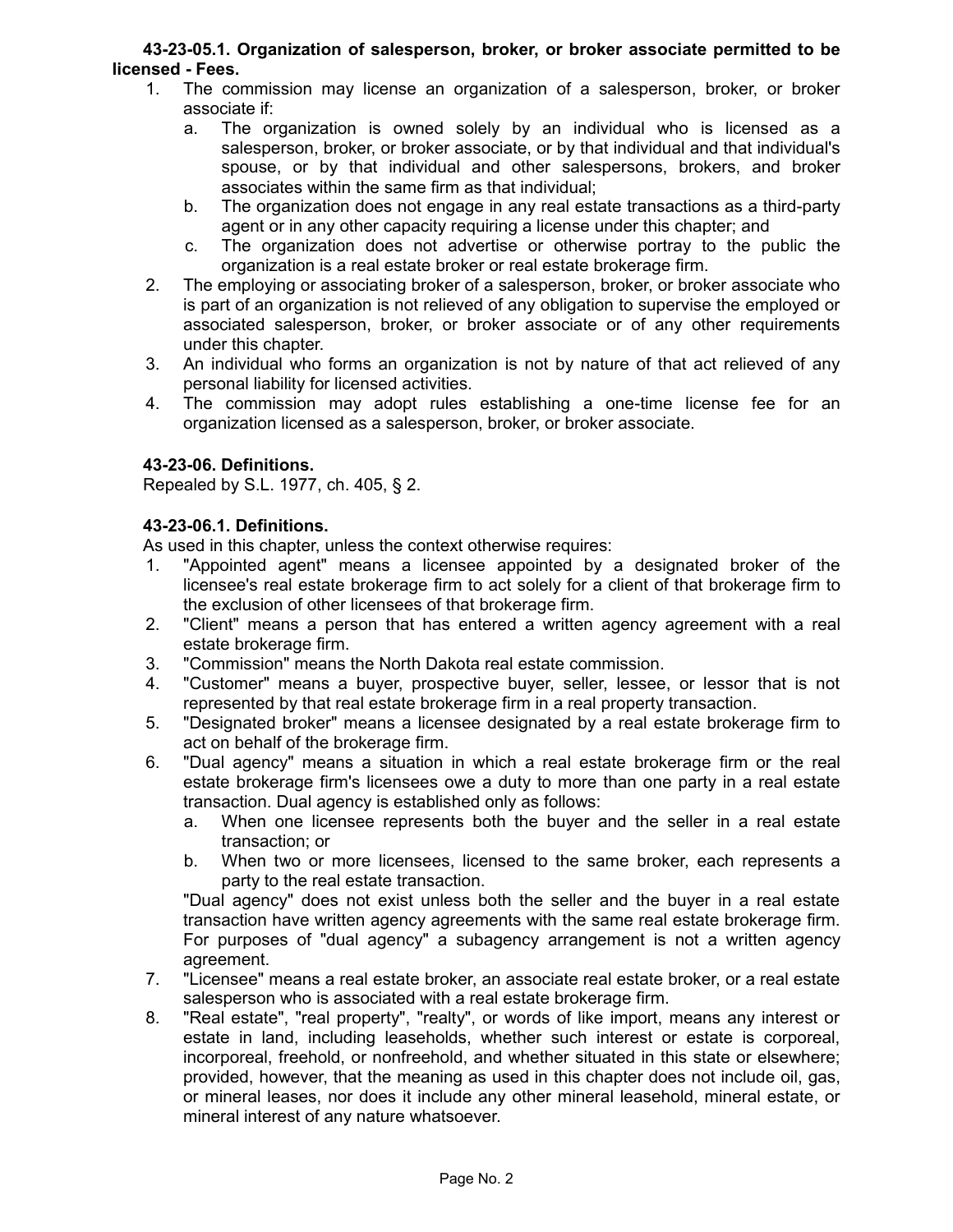- 9. "Real estate broker", or "broker", means any person that, for another, for a fee, commission, salary, or other consideration, or with the intention or expectation of receiving or collecting such compensation from another, engages in or offers or attempts to engage in, either directly or indirectly by a continuing course of conduct or by a single act or transaction, any of the following acts:
	- a. Lists, offers, attempts, or agrees to list real estate or any interest in that real estate, or any improvements affixed on that real estate for sale, exchange, or lease.
	- b. Sells, exchanges, purchases, or leases real estate or any interest in that real estate, or any improvements affixed on that real estate.
	- c. Offers to sell, exchange, purchase, or lease real estate or any interest in that real estate, or any improvements affixed on that real estate.
	- d. Negotiates or offers, attempts, or agrees to negotiate the sale, exchange, purchase, or leasing of real estate or any interest in that real estate, or any improvements affixed on that real estate.
	- e. Buys, sells, offers to buy or sell, or otherwise deals in options on real estate or any interest in that real estate, or any improvements on that real estate.
	- f. Who is a licensee under this chapter and performs any of the acts set out in this subsection while acting in the licensee's own behalf.
	- g. Advertises or holds out as being engaged in the business of buying, selling, exchanging, or leasing of real estate or any interest in that real estate, or any improvements on that real estate.
	- h. Assists or directs in the procuring of prospects, calculated to result in the sale, exchange, or leasing of real estate or any interest in that real estate, or any improvements on that real estate.
- 10. "Real estate brokerage firm" means a person that is providing real estate brokerage services through that person's licensees and which is licensed by the commission as a real estate brokerage firm.
- 11. "Real estate salesperson" means any person that for a fee, compensation, salary, or other consideration, or in the expectation or upon the promise of that compensation, is employed or engaged by a licensed real estate broker to do any act or deal in any transaction as provided in subsection 6 for or on behalf of such licensed real estate broker.

## **43-23-07. Real estate brokers and salespersons - Exceptions.**

The term "real estate broker" or "real estate salesperson" does not include:

- 1. Any person, partnership, association, corporation, or limited liability company who is a bona fide owner or lessor or who accepts or markets leasehold interests in residential or agricultural property and performs any of the aforesaid acts with reference to property owned or leased by them, nor does it apply to regular employees thereof, when the acts are performed in the regular course of or as an incident to the management of the property and the investment therein.
- 2. An attorney at law, admitted to practice in this state, handling sales of real estate in the course of estate or guardianship administration in district court, or trust administration, bankruptcy proceedings, receiverships, or like actions subject to approval by a court of competent jurisdiction, or sales of real estate arising in the usual course of the practice of law.
- 3. Any person selling real estate as an auctioneer, provided the sale is advertised as a bona fide public auction.
- 4. Any bank or trust company or any of its officers or employees in the performance of their duties as an officer or employee of the bank or trust company.
- 5. Any person holding in good faith a duly executed power of attorney from the owner, authorizing a final consummation and execution for the sale, purchase, lease, or exchange of real estate when such acts are not of a recurrent nature and done with the intention of evading this section.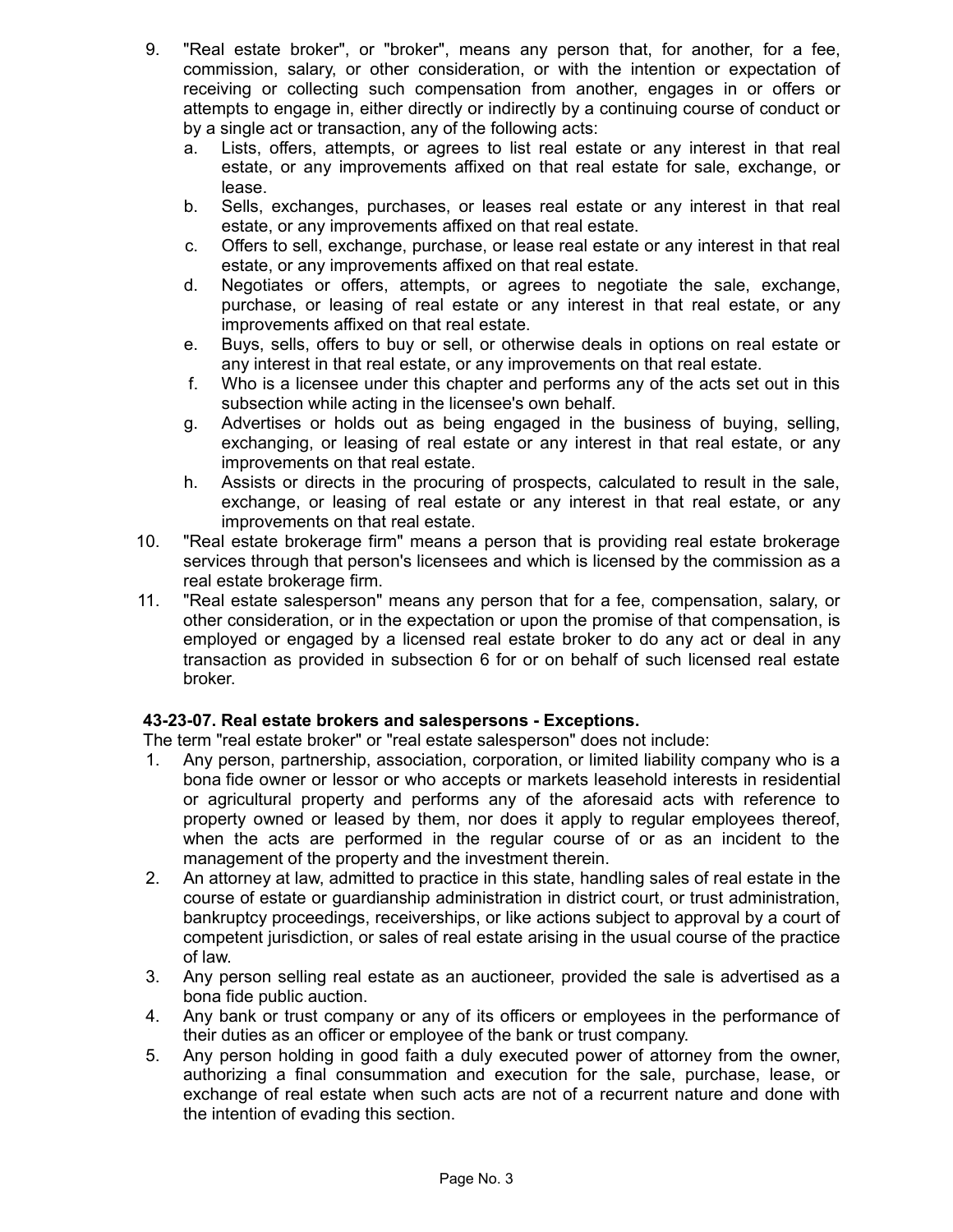- 6. Any person while acting as a receiver, trustee, administrator, executor, guardian, or under court order, or while acting under authority of a deed, trust, or will.
- 7. Public officers while performing their duties.

## **43-23-08. License standards.**

- 1. Licenses and license renewals may be granted only to persons who bear a good reputation for honesty, truthfulness, and fair dealing and who are competent to transact the business of a real estate broker or a real estate salesperson in such manner as to safeguard the interest of the public, and whose real estate license has not been revoked in this or any other state within two years before the date of application. To determine the competency of applicants, the commission shall prescribe and hold examinations at designated times and places.
- 2. In addition to the requirements established by subsection 1, an applicant for a broker's or salesperson's license must be at least eighteen years of age.
- 3. Every applicant for a license as a real estate broker:
	- a. Must have been actively engaged as a licensed real estate salesperson for a period of at least two years preceding the date of application; or
	- b. Must have had experience as determined by the commission to be substantially equal to that which a licensed real estate salesperson would ordinarily receive during a period of two years.
- 4. As a prerequisite for licensure, an applicant for a salesperson's license shall furnish to the commission evidence the applicant has successfully completed at least ninety hours in courses of study approved by the commission. An applicant for a broker's license must have successfully completed an additional sixty hours in courses of study approved by the commission. An applicant for a salesperson's license may take the licensing examination before fulfillment of the prerequisite educational requirement; however, the commission may not issue a salesperson's license to an applicant unless satisfactory evidence of completion of this prerequisite educational requirement is furnished to the commission. An applicant for a broker's license must have satisfactorily fulfilled the educational requirement before taking the broker's licensing examination.
- 5. If the commission finds an applicant could not acquire employment as a licensed real estate salesperson because of conditions existing in the area where the salesperson resides, the experience requirements established in subdivisions a and b of subsection 3 may be waived by the commission. The educational requirements of subsection 4 may not be waived by the commission, but guidelines may be established by which applicants who have engaged in certain educational courses of study which are closely related to the real estate profession may be deemed to have satisfied this requirement.
- 6. The commission may adopt reasonable rules and regulations pursuant to the provisions of chapter 28-32 relative to procedures for licensing, approval of coursework, and for the type of certification or proof of coursework completion that must be submitted.

## **43-23-08.1. Conviction not bar to licensure - Exceptions.**

Conviction of an offense does not disqualify a person from licensure under this chapter unless the commission determines that the offense has a direct bearing upon a person's ability to serve the public as a real estate broker or salesperson, or that, following conviction of any offense, the person is not sufficiently rehabilitated under section 12.1-33-02.1.

## **43-23-08.2. License renewal - Continuing education required.**

1. The commission may establish the conditions under which each applicant for renewal of a broker's or salesperson's license, in addition to the requirements of section 43-23-08, shall submit proof of participation in approved continuing education. In establishing the conditions for continuing education, the commission may determine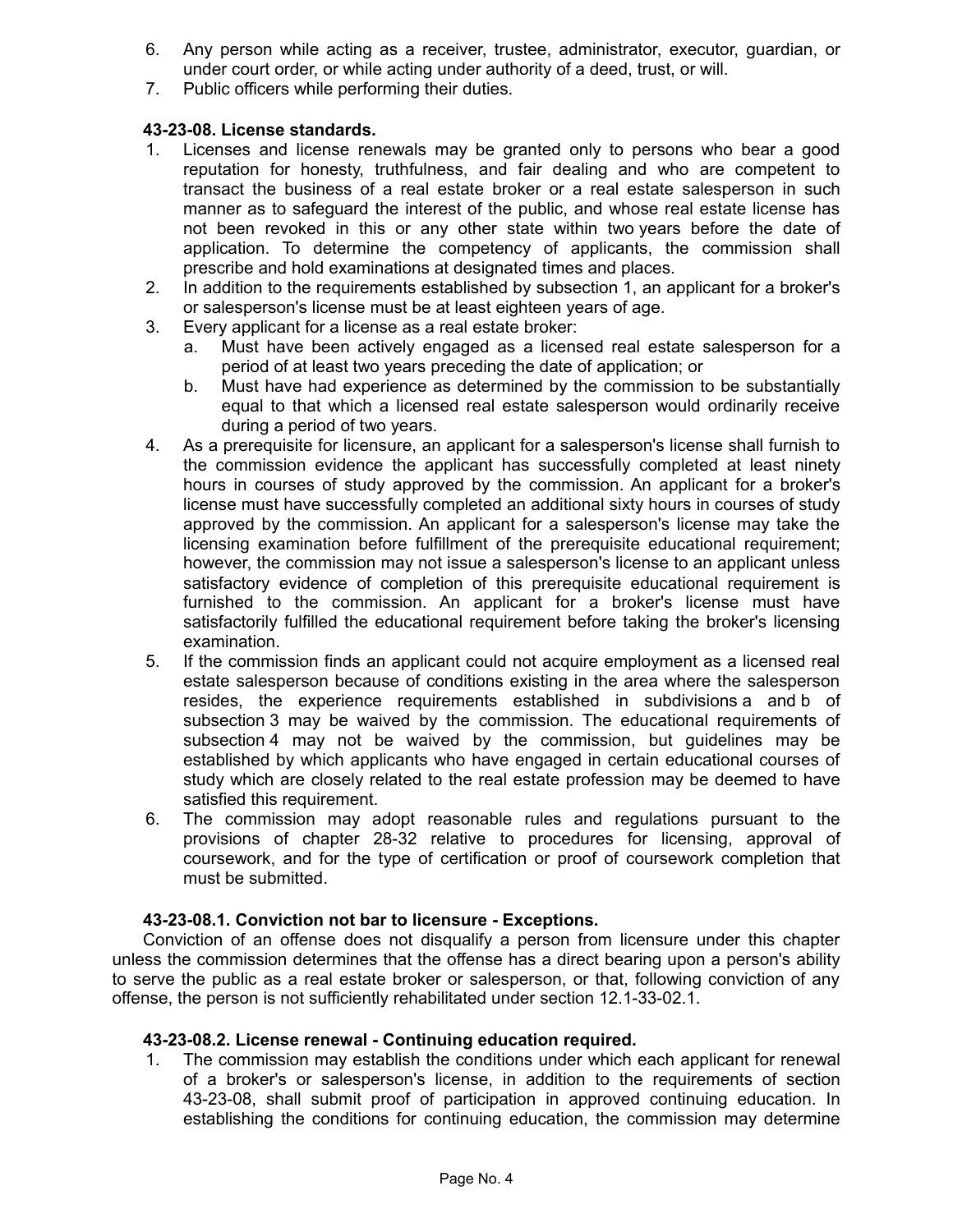the required number of hours, the frequency and conditions of reporting requirements, and all other terms and conditions of continuing education compliance. The commission shall set standards for the approval of education courses that qualify for satisfaction of this requirement, and shall maintain a current list of education courses so approved. Attendance at a course or the completion of an education course must be documented in accordance with procedures established by the commission. The commission may adopt rules concerning implementation of this section pursuant to chapter 28-32.

- 2. A license may not be renewed by the commission unless the proper certification showing fulfillment of the continuing education requirements of this section and the appropriate licensing fees are submitted to the commission in accordance with section 43-23-13.1.
- 3. The commission may exempt licensees from the continuing education requirements of this section for reasons relating to the licensee's health, military service, or for other good cause. Licensees who have held a real estate license for fifteen continuous years on January 1, 1984, are exempt from the requirements of this section.

### **43-23-08.3. Disclosure of sexual offenders.**

A licensee is not liable for any action resulting from any disclosure or nondisclosure relating to the registration of sexual offenders under section 12.1-32-15.

### **43-23-08.4. Criminal history record checks.**

The commission may require an applicant for licensure or a licensee whose licensure is subject to investigation by the commission to submit to a statewide and nationwide criminal history record check. The nationwide criminal history record check must be conducted in the manner provided by section 12-60-24. All costs associated with obtaining a background check are the responsibility of the applicant or licensee.

### **43-23-09. License application.**

Every application for a real estate broker's license or a real estate salesperson's license must contain such data and information as the commission may require.

### **43-23-10. Nonresident brokers - Reciprocity - Consent to service.**

A nonresident broker regularly engaged in the real estate business as a vocation and who maintains a definite place of business and is licensed in another state may not be required to maintain a place of business within this state. The commission shall recognize the license issued to a real estate broker by another state as satisfactorily qualifying the nonresident broker for license as a broker; provided, the nonresident broker has qualified for license in the broker's own state. Every nonresident applicant shall file an irrevocable consent that suits and actions may be commenced against the applicant in the proper court of any county of the state in which a claim for relief may arise, in which the plaintiff may reside, by the service of any process or pleading authorized by the laws of this state, on any member of the commission, or the executive director, the consent stipulating and agreeing service of the process or pleading is taken and held in all courts to be as valid and binding as if due service had been made upon the applicant in this state. The consent must be duly acknowledged. Any service of process or pleading must be by duplicate copies, one of which must be filed in the office of the commission and the other immediately forwarded by registered mail to the last-known main office of the applicant against whom the process or pleading is directed, and no default in the proceedings or action may be taken except upon affidavit or certificate of the commission or the executive director, that a copy of the process or pleading was mailed to the defendant as required under this section, and judgment by default may not be taken in any such action or proceeding until after thirty days from the date of mailing of the process or pleading to the nonresident defendant.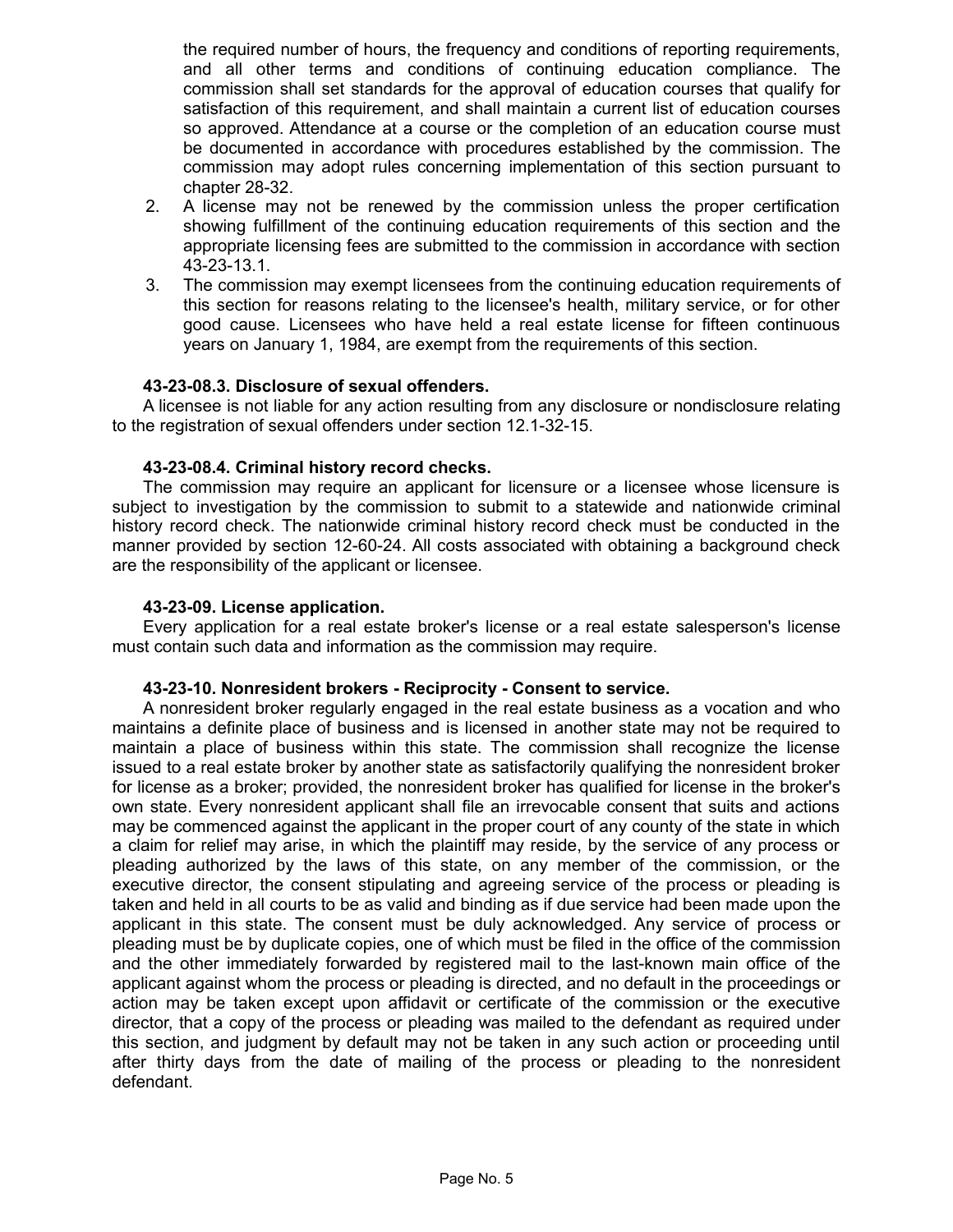## **43-23-11. License refusal, revocation - Hearing - Appeal.**

Repealed by S.L. 1973, ch. 357, § 2.

## **43-23-11.1. Investigations, grounds for refusal, suspension or revocation of license - Hearing - Appeal.**

- 1. The commission upon its own motion may investigate, and upon the verified complaint in writing of any person, shall investigate the activities of any licensee or any person that assumes to act in such capacity within the state, and has the power to suspend or revoke a license, impose a monetary fine and actual costs incurred by the commission in the investigation and prosecution of the complaint, require course attendance, or issue a letter of reprimand, or any combination thereof, if the licensee, in performing or attempting to perform any of the acts included within the scope of this chapter, has performed one or more of the following:
	- a. Making a material false statement in the licensee's application for a license or in any information furnished to the commission.
	- b. Making any substantial and willful misrepresentation with reference to a real estate transaction which is injurious to any party.
	- c. Making any false promise of a character such as to influence, persuade, or induce a party to a real estate transaction to that person's injury or damage.
	- d. Acting for more than one party in a transaction without the knowledge and consent of all parties to that transaction for whom the licensee acts.
	- e. Failing to account for or to remit, within a reasonable time, any moneys coming into the licensee's possession belonging to others; commingling funds of others with the licensee's own, failing to keep such funds of others in an escrow or trust account with a bank or other recognized depository in this state, or keeping records relative to the deposit, which must contain such information as may be prescribed by the rules and regulations of the commission relative thereto.
	- f. Being convicted or pleading guilty or nolo contendere before any court of any felony, or of a misdemeanor involving theft, forgery, embezzlement, obtaining money under false pretenses, bribery, larceny, extortion, conspiracy to defraud, or other similar offense. A certified copy of the record of conviction is conclusive evidence of conviction in such cases.
	- g. Claiming or taking of any secret or undisclosed amount of compensation or commission or the failure of a licensee to reveal to the licensee's principal or employer the full amount of the licensee's compensation or commission in connection with any acts for which a license is required under this chapter.
	- h. Failing or refusing upon demand to produce any document, book, or record in the licensee's possession or under that person's control, concerning any real estate transaction under investigation by the commission.
	- i. Offering real property for sale or lease without the knowledge and consent of the owner or the owner's authorized agent or on any terms other than those authorized by the owner or agent.
	- j. Refusing, because of race, color, national origin, religion, sex, age, physical or mental disability, or status with respect to marriage or public assistance to show, sell, lease, or rent any real estate to prospective renters, lessees, or purchasers.
	- k. Failing or refusing upon demand to furnish copies of any document pertaining to any transaction dealing with real estate to any person whose signature is affixed to the document.
	- l. Paying compensation or commission in connection with any real estate sale, lease, or other transaction to any person that is not licensed as a real estate broker or real estate salesperson under this chapter.
	- m. Failing to disclose to an owner the licensee's intention or true position if the licensee directly or indirectly through a third party purchases for the licensee or acquires or intends to acquire any interest in or any option to purchase property that has been listed with the licensee's office for sale or lease.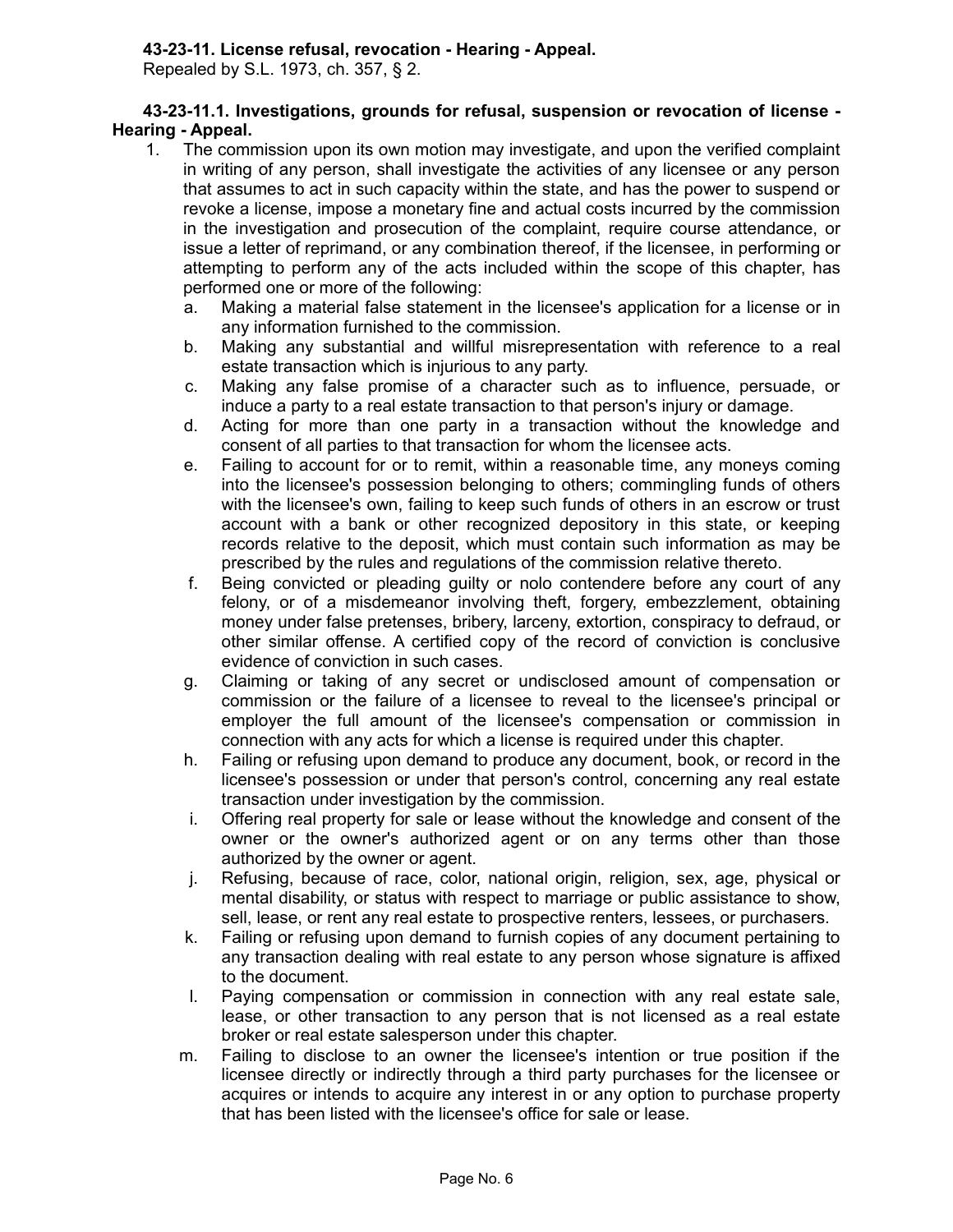- n. Failing to include a fixed date of expiration in any written listing agreement and failing to leave a copy of the agreement with the principal.
- o. A broker failing to deliver to the party or parties represented by the broker a complete detailed closing statement in every real estate transaction, at the time the transaction is consummated, showing all of the receipts and disbursements handled by the broker for the party or parties represented by the broker, and to retain true copies of the statements in the broker's files.
- p. Violating any provisions of this chapter or rule or regulation adopted by the commission.
- q. Accepting a commission or valuable consideration as a real estate salesperson for the performance of any of the acts specified in this chapter, or by rule or regulation of the commission, from any person except the licensed real estate broker under whom the individual is licensed as a salesperson.
- r. If the licensee is a broker, allowing any unlicensed salesperson to do any act or engage in any activity regulated by this chapter or under rule or regulation of the commission which is carried on in the name of or under the authority of the broker.
- s. A salesperson failing to place with that salesperson's employing broker for deposit in the brokerage trust account all real estate trust moneys received by the salesperson within twenty-four hours of the time of receipt; or failure of the employing broker to place the moneys for deposit within twenty-four hours of the time of receipt from the salesperson. Provided that if trust money is received on a day before a holiday or on another day before which the depository is closed where the trust fund is maintained, the moneys must then be deposited during the next business day of the depository.
- t. The licensee failing to reduce an offer to writing when a proposed purchaser requests the offer be submitted to the seller, or failure of the licensee to submit all offers to a seller when the offers are received before the seller accepting an offer in writing and until the broker has knowledge of the acceptance.
- u. Any other conduct, whether of the same or of a different character than specified in this subsection, which constitutes dishonesty or fraudulent conduct, whether arising within or without the pursuit of that person's licensed privilege.
- v. Any conduct that in the determination of the commission does not meet the generally accepted standard of expertise, care, or professional ability expected of real estate brokers or salespersons, provided that any disciplinary measures by the commission under this subdivision must be limited to the issuance of a letter of reprimand to the offending licensee.
- 2. If the commission declines or fails to approve an application submitted to the commission, the commission immediately shall give notice of that fact to the applicant, and upon request from the applicant, filed within twenty days after the receipt of the notice, shall fix a time and place for hearing, of which twenty days' notice must be given to the applicant and to other persons interested or protesting, to offer evidence relating to the application. In such cases the commission shall fix the time for such hearing on a date within sixty days from receipt of the request for the particular hearing, provided the time of hearing may be continued from time to time with the consent of the applicant. As a result of such hearing, the commission may approve the application if all other applicable provisions of this chapter have been met, and permit the applicant to take the examination to determine whether the applicant must be licensed, or the commission may sustain the commission's prior decision refusing to approve the application.
- 3. A license may not be revoked or suspended, a monetary fine or actual costs may not be imposed, course attendance may not be required, nor any letter of reprimand issued except after hearing before the commission with a copy of the charges having been duly served upon the licensee and upon sustaining of the charges for suspension, revocation, fine, payment of actual costs incurred, required course attendance, or reprimand. The provisions of chapter 28-32 apply to and govern all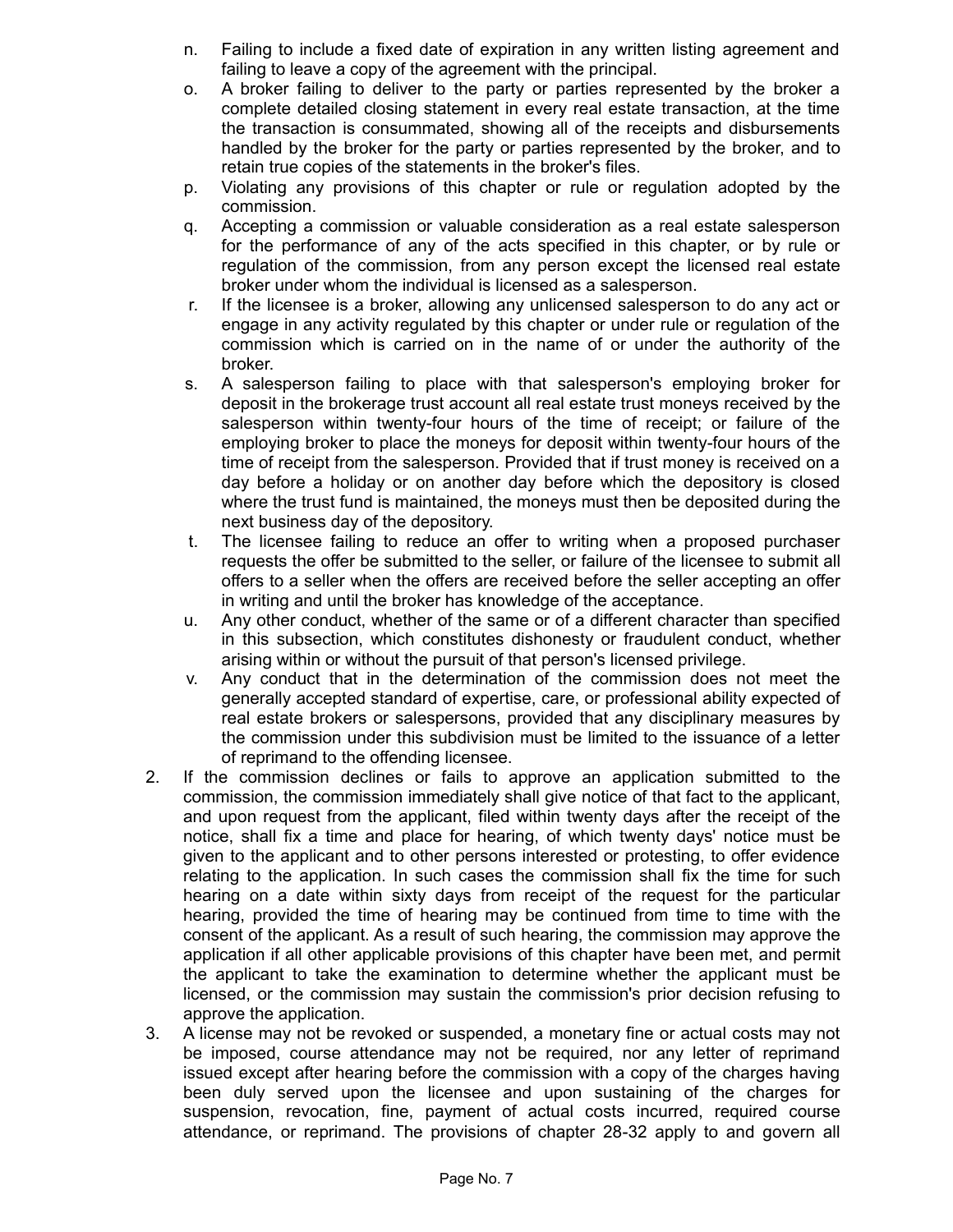proceedings for suspension, revocation, fine, payment of actual costs incurred, required course attendance, or reprimand of licenses or licensees.

4. In any order or decision issued by the commission in resolution of a disciplinary proceeding in which disciplinary action is imposed against a licensee, the commission may direct the licensee to pay a fine not to exceed five thousand dollars and actual costs, including attorney's fees, incurred by the commission in the investigation and prosecution of the case. All fines collected must be deposited in the commission's license fee account.

### **43-23-12. Broker's place of business - License of salesperson.**

- 1. Every individual, partnership, association, corporation, or limited liability company licensed as a real estate broker is required to have and maintain a definite place of business within this state, for the transaction of real estate business, except as provided in section 43-23-10. The license as broker and the license of each real estate salesperson licensed under that broker must be prominently displayed in said office or the licensee's name and license number listed on the broker's website. The place of business must be designated in the license, and a license issued under the authority of this chapter may not authorize the licensee to transact business under any other broker. In case of removal from the designated broker, the licensee shall make application to the commission before the removal or within five days after the removal, designating the new location of such office, whereupon the commission immediately shall issue a new license for the new location for the unexpired period. The broker's home may qualify as the place of business.
- 2. All licenses issued to real estate salespersons must designate the broker of the salespersons. Prompt notice in writing, within five days, must be given to the commission by any real estate salesperson of a change of broker, and of the name of the licensed broker into whose supervision the salesperson is about to enter, and a new license must be issued by the commission to the salesperson for the unexpired term of the original license, upon the return to the commission of the license previously issued. The change of broker by any licensed real estate salesperson, without notice to the commission, automatically cancels that person's license. Upon termination of a real estate salesperson's supervision by a broker, the broker immediately shall notify the commission in writing. It is unlawful for any real estate salesperson to perform any of the acts contemplated by this chapter either directly or indirectly after that person's supervision by a broker has been terminated, until the license has been reissued by the commission to a new broker.

## **43-23-12.1. Real estate brokerage firm - Duties required.**

- 1. A real estate brokerage firm and the real estate brokerage firm's licensees, which provide services through a written agency agreement for a client, are bound to that client by the duties of loyalty, obedience, disclosure, confidentiality, reasonable care, diligence, and accounting, subject to the provisions of this chapter and subject to any rules adopted under this chapter. The agency relationship, which must be established through a written agency agreement, may be a seller agency, a buyer agency, a dual agency, an appointed agency, a subagency, or another form of agency relationship. If a different relationship, including a nonagency relationship with a customer, between the real estate brokerage firm and the person for which the real estate brokerage firm performs the services is intended, the relationship must be disclosed in writing pursuant to rules adopted by the board.
- 2. If a buyer, prospective buyer, or seller is not represented by a real estate brokerage firm in the real property transaction, that buyer or seller remains a customer, and, as to that customer, the real estate brokerage firm and the real estate brokerage firm's licensees are nonagents that owe the following legal duties: to perform customary acts typically performed by real estate licensees in assisting a transaction to the transaction's closing or conclusion if these acts are to assist the customer for which the services are directly provided; to perform these acts with honesty and good faith;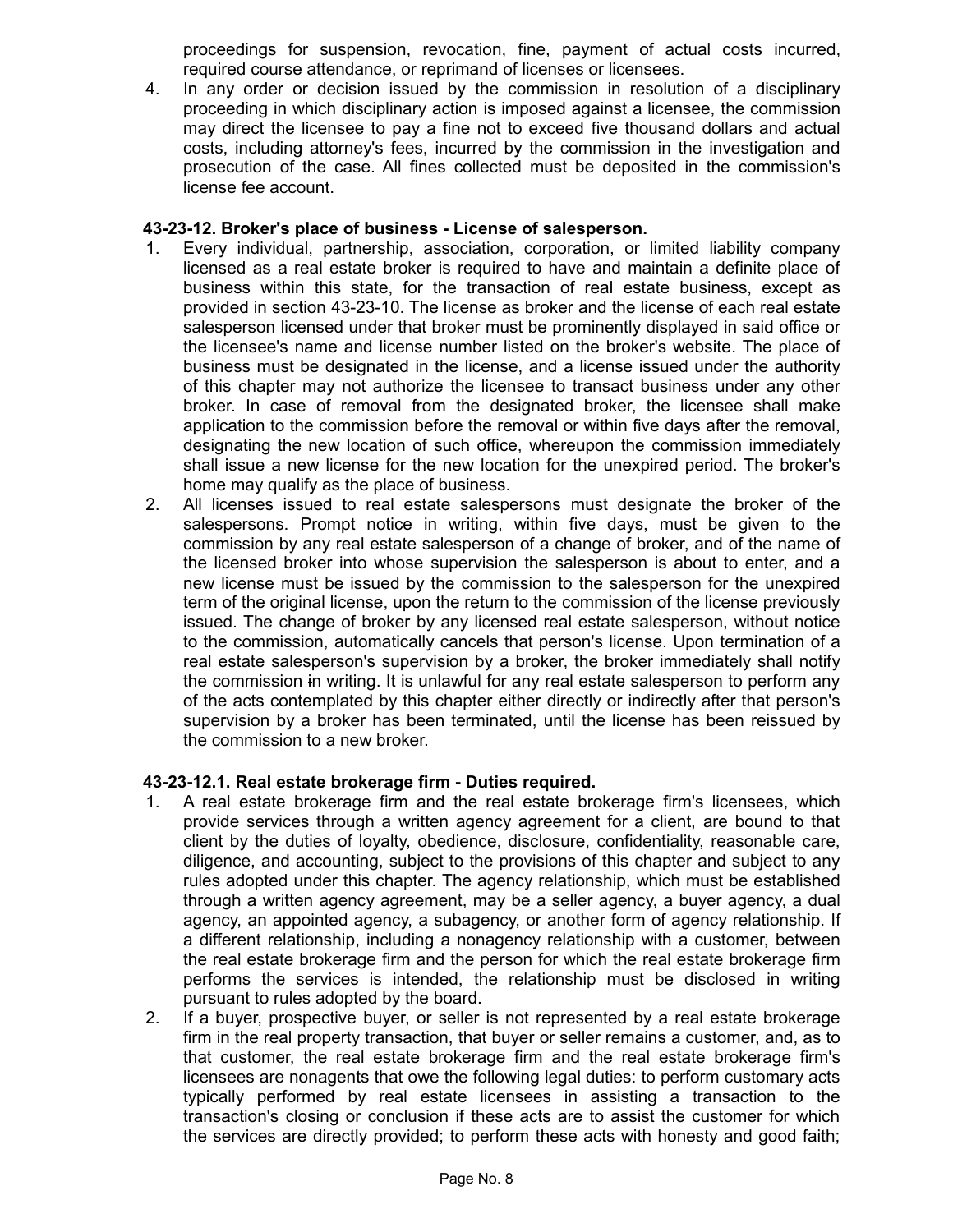and to disclose to the customer any adverse material facts actually known by the licensee which pertain to the title of the real property, the physical condition of the real property, and defects in the real property. These limited duties are subordinate to any duties the real estate brokerage firm and the real estate brokerage firm's licensees owe to a client in the same transaction.

- 3. Unless otherwise agreed in writing, a real estate brokerage firm and the real estate brokerage firm's licensees are not obligated to a client, to a customer, or to any other person to discover defects in any real property, to verify the ownership of any real property, or to independently verify the accuracy or completeness of any statement or representation made by any person other than the real estate brokerage firm and the real estate brokerage firm's licensees involved in the transaction under question.
- 4. Unless the licensee is directly involved in a transaction regarding the affected real property, this section does not result in imputing knowledge, regarding the affected real property, of one licensee within a real estate brokerage firm to another licensee within the same real estate brokerage firm or in imposing a duty upon a licensee within a real estate brokerage firm to disclose facts that are known by that licensee regarding the affected real property to another licensee within the same real estate brokerage firm.
- 5. If a real estate brokerage firm and the real estate brokerage firm's licensees represent two or more buyers or lessees as clients that desire to make an offer for the purchase or lease of the same real property, the real estate brokerage firm and the real estate brokerage firm's licensees do not breach any duty by assisting such clients with multiple offers, even though the interests of such clients are competing, and are not required to disclose the existence of competing offers, except as otherwise set forth under this subsection. The real estate brokerage firm and the real estate brokerage firm's licensees shall continue to honor agency duties to such clients, except as limited under this subsection. However, if an individual licensee has a written agency agreement with two or more buyers that desire to make an offer for the purchase or lease of the same real property, that licensee shall disclose to those competing buyer clients the fact that a competing written offer has been submitted by another buyer client of that licensee.
- 6. If a real estate brokerage firm and the real estate brokerage firm's licensees represent two or more sellers or lessors as clients that desire to offer competing real property for sale or lease, the real estate brokerage firm and the real estate brokerage firm's licensees do not breach any duty to such clients by performing such services, even though the interests of such clients are competing. In such event, the real estate brokerage firm and the real estate brokerage firm's licensees shall continue to honor agency duties to such clients, except as limited under this subsection.

## **43-23-12.2. Duties supersede common law.**

- 1. The duties of a real estate brokerage firm, and the firm's licensees, as specified in this chapter or in rules adopted to implement this chapter, supersede any fiduciary duties of that real estate brokerage firm and the firm's licensees, to a person based on common-law principles of agency to the extent that those common-law fiduciary duties are inconsistent with the duties specified in this chapter or in rules adopted to implement this chapter.
- 2. A client is not liable for a wrongful act, an error, an omission, or a misrepresentation made by a licensee in connection with the licensee providing brokerage services for the client, including brokerage services provided under a subagency relationship, unless the client knows or should have known of the wrongful act, error, omission, or misrepresentation or unless the licensee is repeating a misrepresentation made by the client. This subsection supersedes any conflicting common-law duty of the client.
- 3. A real estate brokerage firm that is providing brokerage services to a client is not liable for a wrongful act, an error, an omission, or a misrepresentation made by the client, listing agent of another real estate brokerage firm, or subagent of another real estate brokerage firm, unless the real estate brokerage firm knew or should have known of the wrongful act, error, omission, or misrepresentation or unless the client, listing agent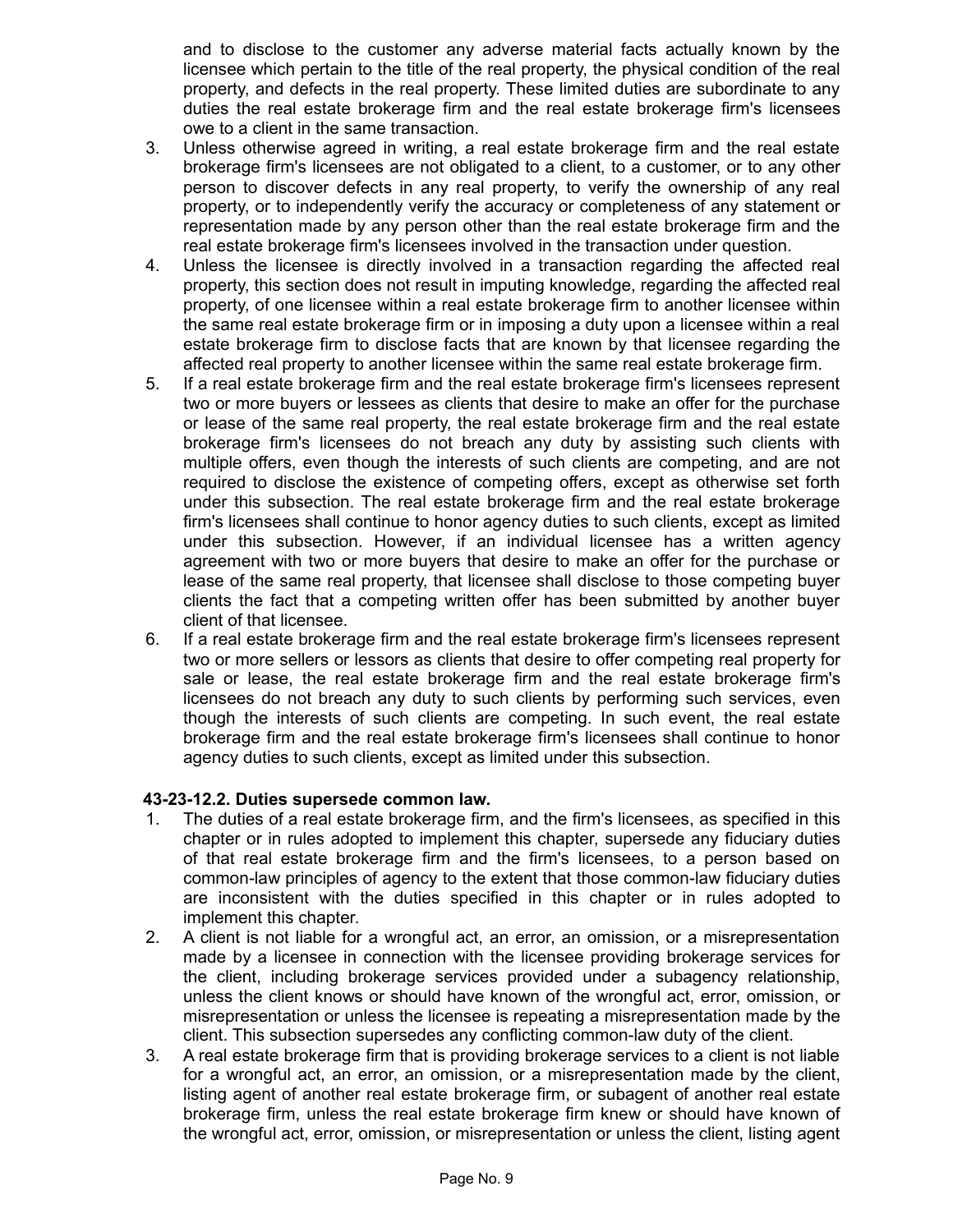of another real estate brokerage firm, or subagent of another real estate brokerage firm is repeating a misrepresentation made by the real estate brokerage firm.

4. This section does not limit the liability of a licensee under section 43-23-11.1 nor of a client for substantial and willful misrepresentations made in reference to a real estate transaction. As used in this section, the term "real estate brokerage firm" includes the firm and brokers and agents who work for the firm.

## **43-23-12.3. Brokerage firm may appoint agents.**

- 1. A real estate brokerage firm, through a designated broker, may appoint in writing to a client the licensee or licensees within the brokerage firm who will act as appointed agent of that client to the exclusion of all other licensees within the brokerage firm.
- 2. If a real estate brokerage firm appoints an appointed agent for clients of the agency who are, or may be, parties in the same real estate transaction, the brokerage firm and its licensees are not dual agents as to those clients, and there is no imputation of knowledge or information among or between said clients, the real estate brokerage firm, and the appointed agents.
- 3. Nothing in this section prevents a real estate brokerage firm from entering a dual agency relationship with its clients after complying with any disclosure requirements provided by this chapter or by rules adopted under this chapter.

### **43-23-13. Fees.**

Fees for real estate brokers and real estate salespersons are as follows:

- 1. A fee of not more than two hundred dollars, as set by the commission, must accompany an application for an individual's real estate broker's license and for each annual renewal of the license.
- 2. For each license issued to a partnership, association, corporation, limited liability company, trust, cooperative, or other firm or entity, foreign or domestic, and for each annual renewal of the license, a fee of not more than two hundred dollars, as set by the commission.
- 3. For an individual's real estate salesperson's license and for each annual renewal of the license, a fee of not more than two hundred dollars, as set by the commission.
- 4. The commission shall set and collect reasonable fees to help offset the cost of operating the commission.

## **43-23-13.1. License renewal.**

Every person licensed to practice as a real estate broker or real estate salesperson shall register annually with the commission and pay the appropriate annual renewal fee as provided in section 43-23-13. The application for renewal must be accompanied by such certification as required by this chapter and rules of the commission to show compliance with the educational requirements of sections 43-23-08 and 43-23-08.2, and must be submitted to the commission with the appropriate fee no later than the application deadline set by the commission. A licensee that fails to file a timely application for the renewal of any license and pay the renewal fee on or before the application deadline may file a late renewal application, together with the required educational certification, before January fifteenth of the subsequent year and shall pay, in addition to the renewal fee, a late fee as set by the commission for each month or fraction of a month after the application deadline. Any license not renewed by January fifteenth must be canceled. The cancellation must be performed without any notice or opportunity for hearing. Any person whose license has been canceled and which desires relicensure must be required to satisfy the application and examination requirements for prospective licensees in accordance with this chapter and rules of the commission.

A licensee may not engage in any activity after December thirty-first of any year for which a license is required under this chapter unless that person's license has been renewed by the commission.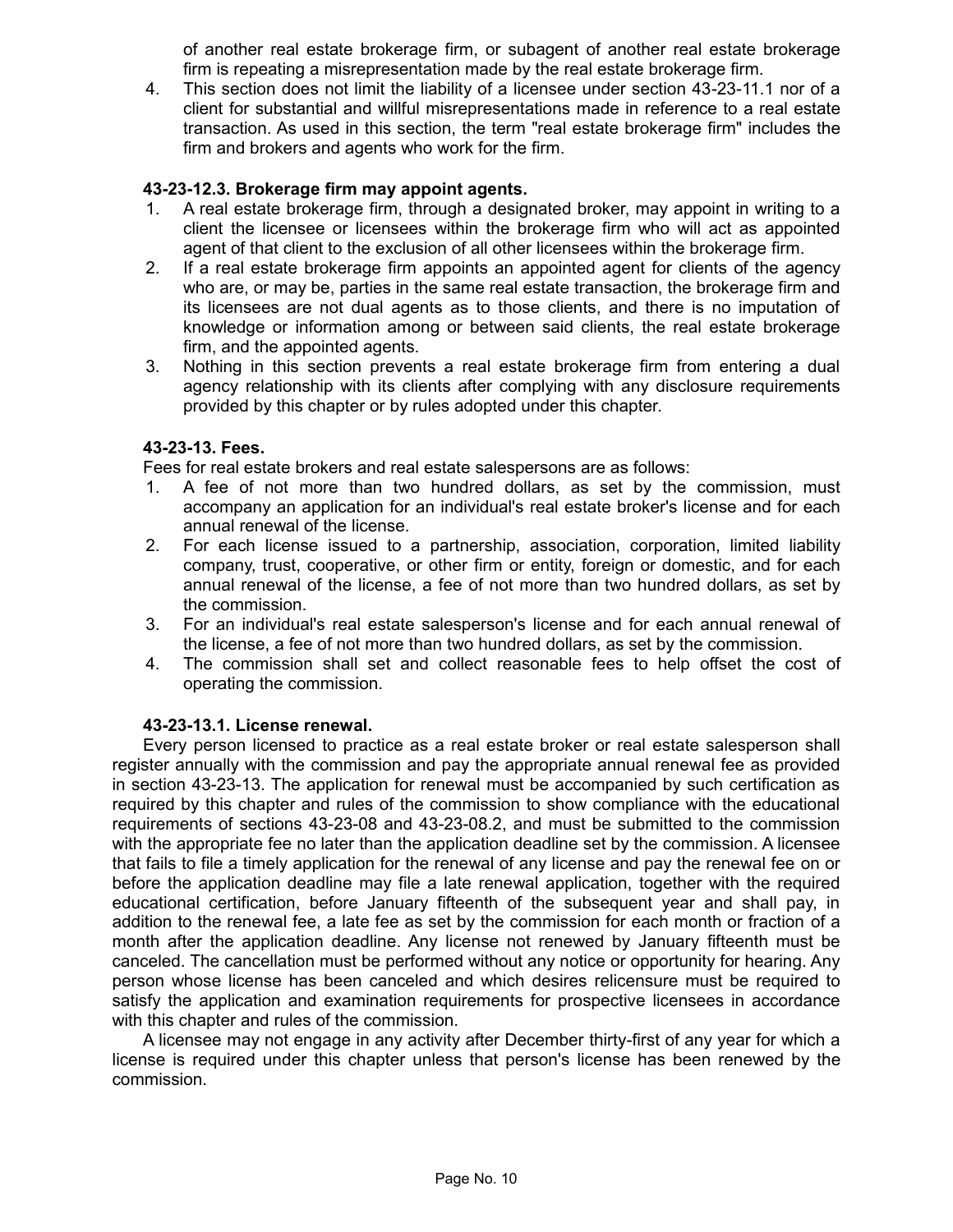## **43-23-14. Fund handling by broker.**

Repealed by S.L. 1973, ch. 358, § 2.

### **43-23-14.1. Handling of funds by brokers.**

Except as otherwise provided in this section, every broker, at all times, shall maintain in the broker's name or firm name, a separate, noninterest-bearing trust account designated as such in a federally insured financial institution in this state in which the broker immediately shall place as a demand deposit all funds not the broker's own coming into the broker's possession, in accordance with rules adopted by the commission. This requirement extends to funds in which the broker may have some future interest or claim and includes earnest money deposits. A broker may not commingle the broker's personal funds or other funds in a trust account, except a broker may deposit and keep a sum not to exceed five hundred dollars in the account from the broker's personal funds, which sum must be specifically identified and deposited to cover service charges related to the trust account. In conjunction with the account, the broker shall maintain at the broker's usual place of business, books, records, contracts, and other necessary documents so the adequacy of the account may be determined at any time. Trust accounts and other records must be open to inspection by the commission and the commission's duly authorized agents at all times during regular business hours at the broker's usual place of business.

A broker that does not accept trust funds in real estate brokerage transactions and which has applied for and received a waiver from the real estate commission is not required to maintain a designated trust account. However, if a broker does not maintain a trust account and later receives trust funds in a real estate brokerage transaction, the broker shall open a designated trust account as required by this section and deposit any trust funds in accordance with rules adopted by the commission. A broker shall maintain a record tracking the earnest money associated with all transactions even if the funds are deposited directly with the title company and the broker does not take possession of the funds.

### **43-23-15. Real estate courses - Studies.**

- 1. The commission may conduct or hold or assist in conducting or holding real estate courses or institutes, and incur and pay the necessary expenses in connection therewith, which courses or institutes must be open to any licensee without any charge or fee.
- 2. The commission may assist libraries, real estate brokers and real estate salespersons, and institutes and foundations, with financial aid or otherwise, in providing texts, sponsoring studies, surveys, and programs for the benefit of real estate and the elevation of the real estate business.

## **43-23-16. Licensee list.**

The executive director shall maintain a list online of the names and addresses of all licensees licensed by the board under the provisions of this chapter, together with such other information relative to the enforcement of the provisions of this chapter as the board may deem of interest to the public.

### **43-23-17. Penalty.**

Any person violating section 43-23-05 is guilty of a class B misdemeanor. Any person violating section 43-23-14.1 is guilty of an infraction.

## **43-23-18. Injunctions authorized to enforce law.**

If any person or entity has engaged in any act or practice that constitutes or will constitute a violation of this chapter, the commission may commence an action in the district court of the county in which the person or entity resides or in the district court of the county in which the act or practice occurred for an injunction to enforce compliance with this chapter or rules adopted by the commission. The commission is not required to give any bond for commencing this action. Upon a showing that the person or entity has engaged in any act or practice in violation